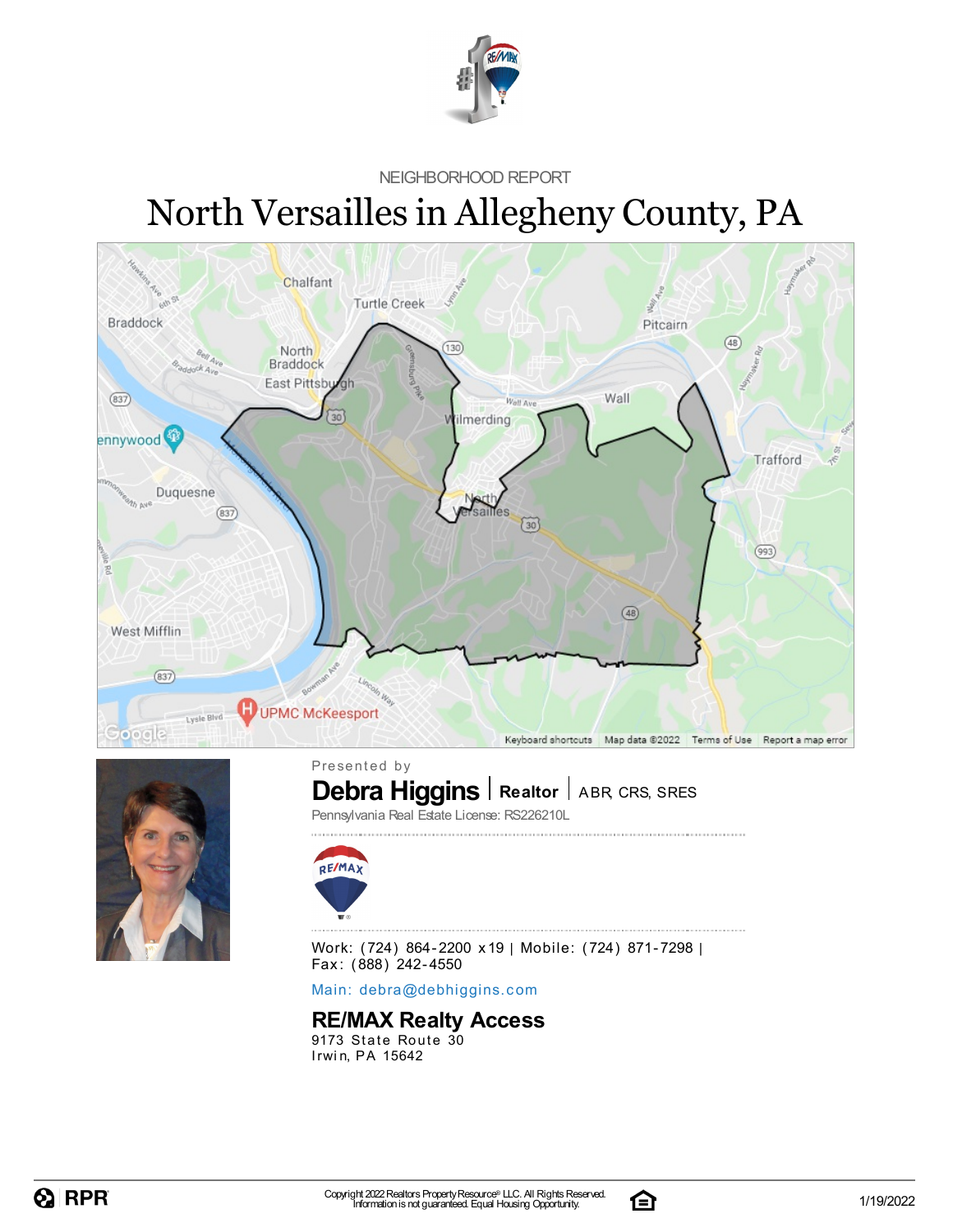

# Neighborhood: Housing Stats and Charts

|                                                         | <b>North Versailles</b> | <b>Allegheny County</b> | Pennsylvania | <b>USA</b> |
|---------------------------------------------------------|-------------------------|-------------------------|--------------|------------|
| <b>Median Estimated Home Value</b>                      | \$126K                  | \$232K                  | \$269K       | \$303K     |
| <b>Estimated Home Value 12-Month Change</b>             | $+27.1%$                | $+7.7\%$                | $+8.6%$      | $+19.6%$   |
| <b>Median List Price</b>                                | \$145K                  | \$225K                  | \$239K       | \$130K     |
| <b>List Price 1-Month Change</b>                        | +11.6%                  |                         | $-0.4\%$     | $-8.5%$    |
| List Price 12-Month Change                              | +22.4%                  | $-2.1\%$                | $+6.2%$      | $+0.8%$    |
| <b>Median Home Age</b>                                  | 69                      | 71                      | 53           | 42         |
| Own                                                     | 65%                     | 64%                     | 69%          | 64%        |
| Rent                                                    | 35%                     | 36%                     | 31%          | 36%        |
| \$ Value of All Buildings for which Permits Were Issued |                         | \$469M                  | \$5.08B      | \$307B     |
| % Change in Permits for All Buildings                   |                         | $+20%$                  | $+7%$        | $+13%$     |
| % Change in \$ Value for All Buildings                  |                         | $+11%$                  | $+9%$        | +10%       |

#### Median Sales Price vs. Sales Volume

Thischart comparesthe price trend and salesvolume for homesin an area. Home pricestypically followsales volume, with a time lag, since sales activity is the driver behind price movements.

Data Source: Public recordsand listings data

Update Frequency: Monthly

Median Sales Price Public Records Median Sales Price Listings Sales Volume

Public Records

Sales Volume Listings



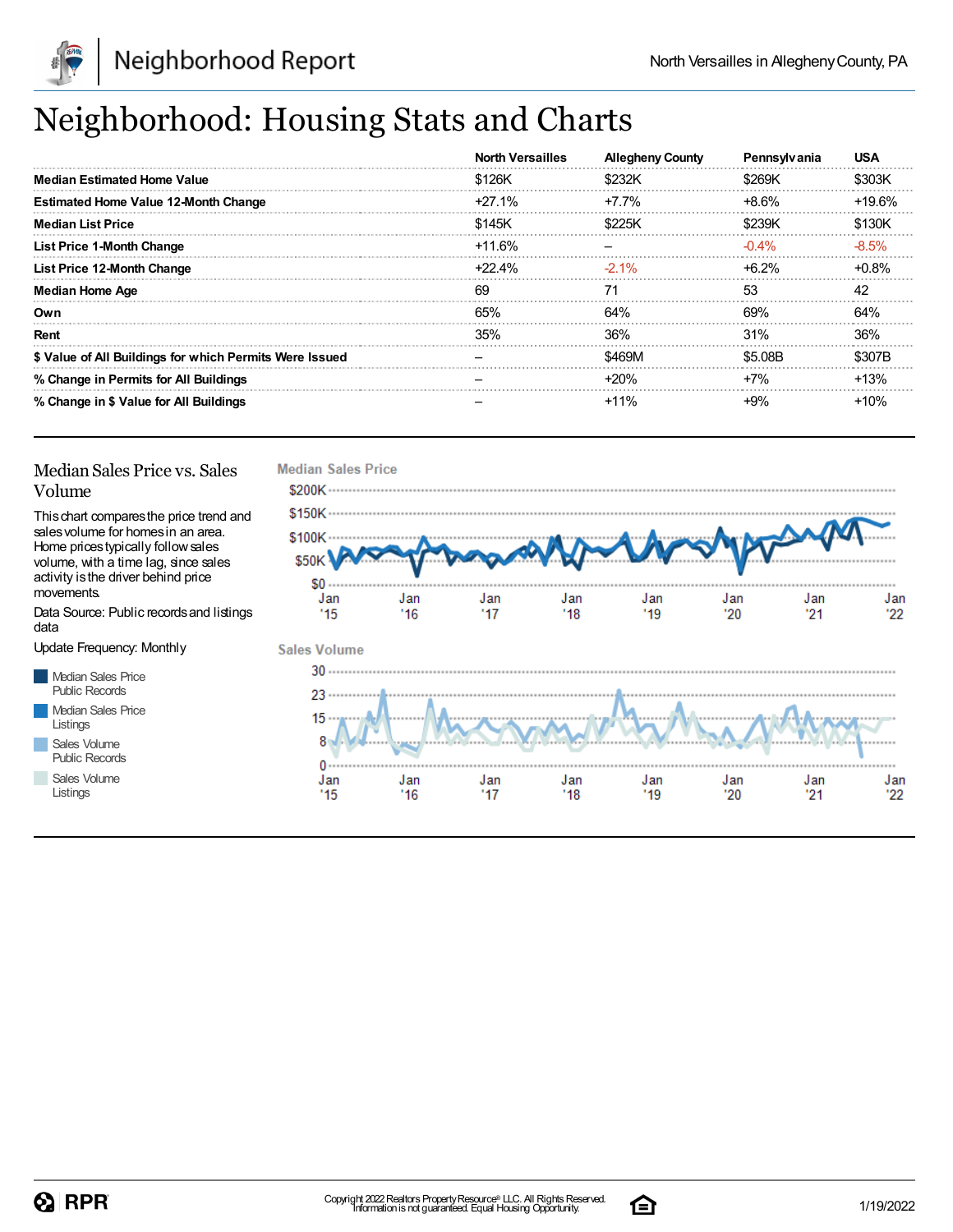

#### Median Listing Price vs. Listing Volume

Thischart comparesthe listing price and listing volume for homesin an area. Listing pricesoften followlisting volume, with a time lag, because supply can drive price movements.

Data Source: On- and off-market listings sources

Update Frequency: Monthly



| <b>Median List Price</b> |             |             |             |           |             |           |
|--------------------------|-------------|-------------|-------------|-----------|-------------|-----------|
|                          |             |             |             |           |             |           |
|                          |             |             |             |           |             |           |
|                          |             |             |             |           |             |           |
|                          |             |             |             |           |             |           |
| Jan<br>'19               | Jul<br>"19" | Jan<br>"20" | Jul<br>"20" | Jan<br>21 | Jul<br>"21" | Jan<br>22 |
| <b>Listing Volume</b>    |             |             |             |           |             |           |
| $80$                     |             |             |             |           |             |           |
| 60                       |             |             |             |           |             |           |
| 40                       |             |             |             |           |             |           |
|                          |             |             |             |           |             |           |
| Jan                      | Jul         | Jan         | Jul         | Jan       | Jul         | Jan       |
| '19                      | "19"        | "20"        | '20         | '21       | '21         | 22        |

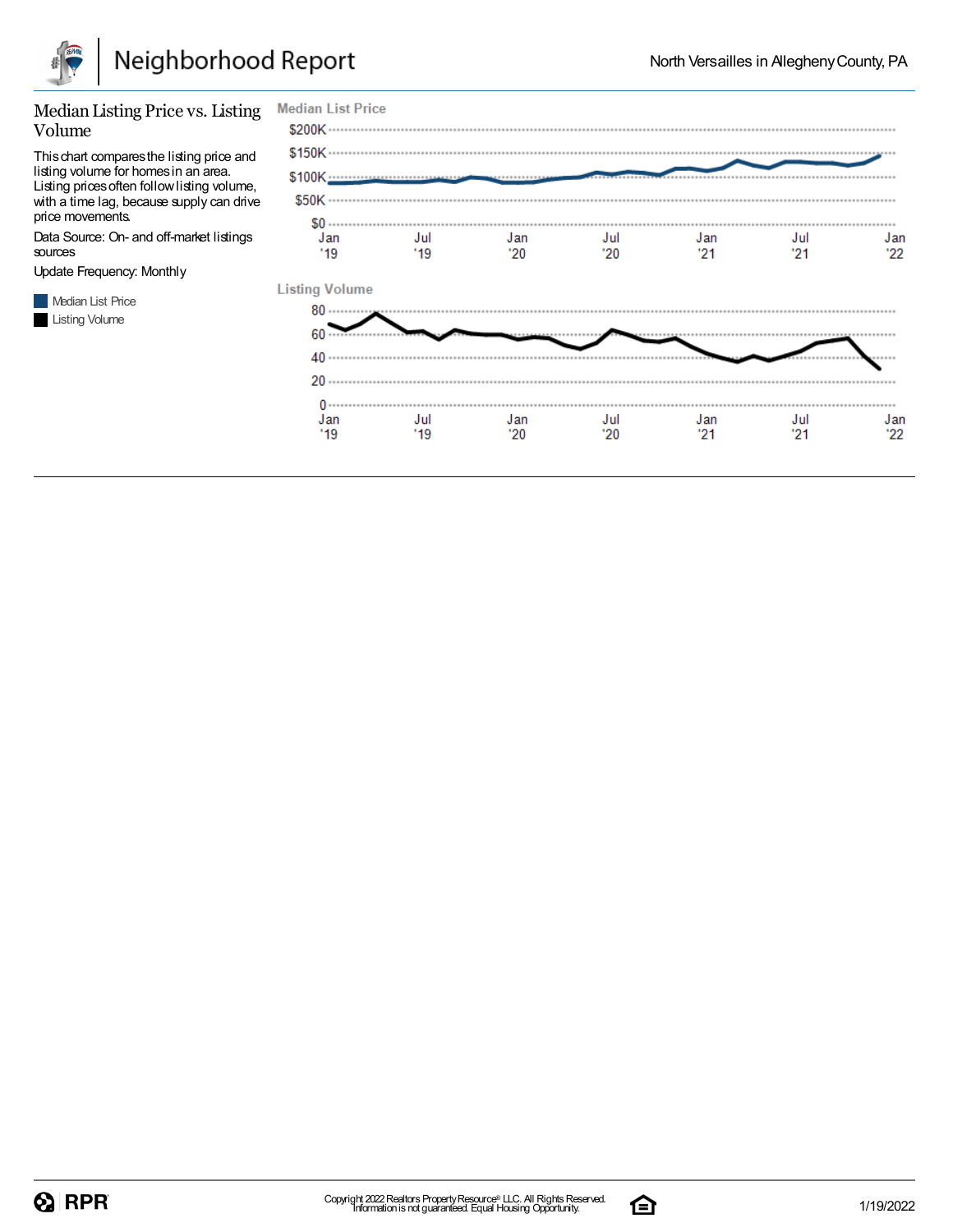

# Neighborhood: People Stats and Charts

|                          | <b>North Versailles</b> | Countv  |         | USA  |
|--------------------------|-------------------------|---------|---------|------|
| opulation                | 10.1K                   | 22M     | 12.8M   | 325M |
| ∣ation Density per Sq Mi | .23K                    | 67K     | 286     |      |
| 'ation Change since 2010 | 3%                      | $+0.3%$ | $+3.4%$ | 7%   |
| Median Age               |                         |         |         | 38   |
| Male / Female Ratio      | '8%                     | 48%     | 49%     | 49%  |

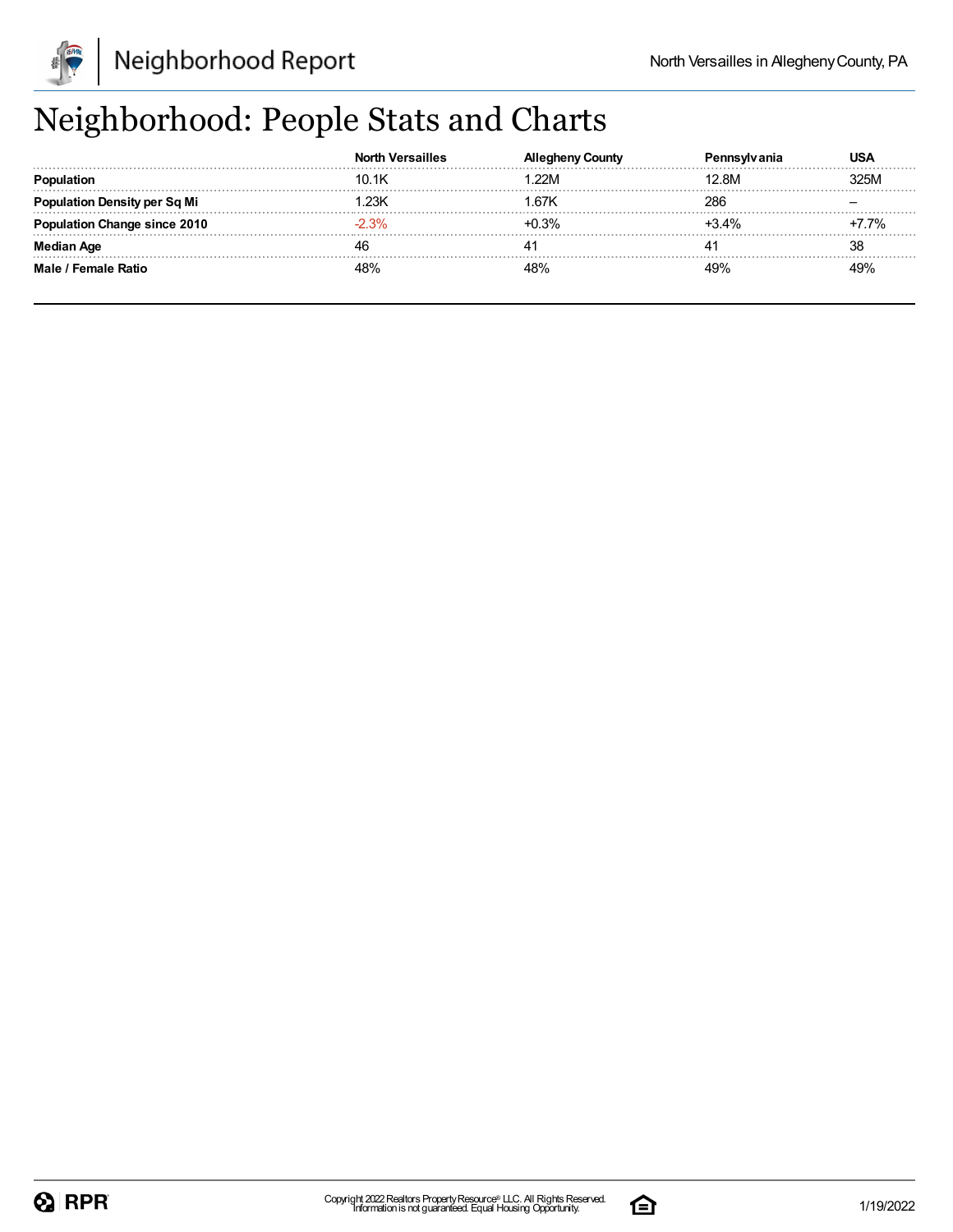

| <b>Education Levels of</b>                                                   | <b>Less Than 9th Grade</b>      |       |
|------------------------------------------------------------------------------|---------------------------------|-------|
| Population                                                                   | North Versailles 0.4%           |       |
| This chart shows the educational                                             | Allegheny County                | 1.6%  |
| achievement levels of adults in an area,<br>compared with other geographies. | Pennsylvania                    | 3.2%  |
| Data Source: U.S. Census American<br>Community Survey via Esri, 2020         | <b>USA</b>                      | 5.1%  |
| Update Frequency: Annually                                                   | 9-12th Grade/No Diploma         |       |
|                                                                              | North Versailles                | 4.3%  |
|                                                                              | Allegheny County                | 3.9%  |
|                                                                              | Pennsylvania                    | 6.3%  |
|                                                                              | <b>USA</b>                      | 6.9%  |
|                                                                              | <b>High School Graduate</b>     |       |
|                                                                              | North Versailles                | 41.6% |
|                                                                              | Allegheny County                | 27.0% |
|                                                                              | Pennsylvania                    | 34.7% |
|                                                                              | <b>USA</b>                      | 27.0% |
|                                                                              | <b>Associate Degree</b>         |       |
|                                                                              | North Versailles                | 30.7% |
|                                                                              | Allegheny County                | 26.0% |
|                                                                              | Pennsylvania                    | 24.4% |
|                                                                              | <b>USA</b>                      | 28.9% |
|                                                                              | <b>Bachelor's Degree</b>        |       |
|                                                                              | North Versailles                | 16.8% |
|                                                                              | Allegheny County                | 24.2% |
|                                                                              | Pennsylvania                    | 19.0% |
|                                                                              | <b>USA</b>                      | 19.8% |
|                                                                              | At Least a College Education    |       |
|                                                                              | North Versailles                | 23.0% |
|                                                                              | Allegheny County                | 41.7% |
|                                                                              | Pennsylvania                    | 31.4% |
|                                                                              | <b>USA</b>                      | 32.2% |
|                                                                              | <b>Grad/Professional Degree</b> |       |
|                                                                              | North Versailles                | 6.2%  |
|                                                                              | Allegheny County                | 17.4% |
|                                                                              | Pennsylvania                    | 12.4% |
|                                                                              | <b>USA</b>                      | 12.4% |
|                                                                              |                                 |       |

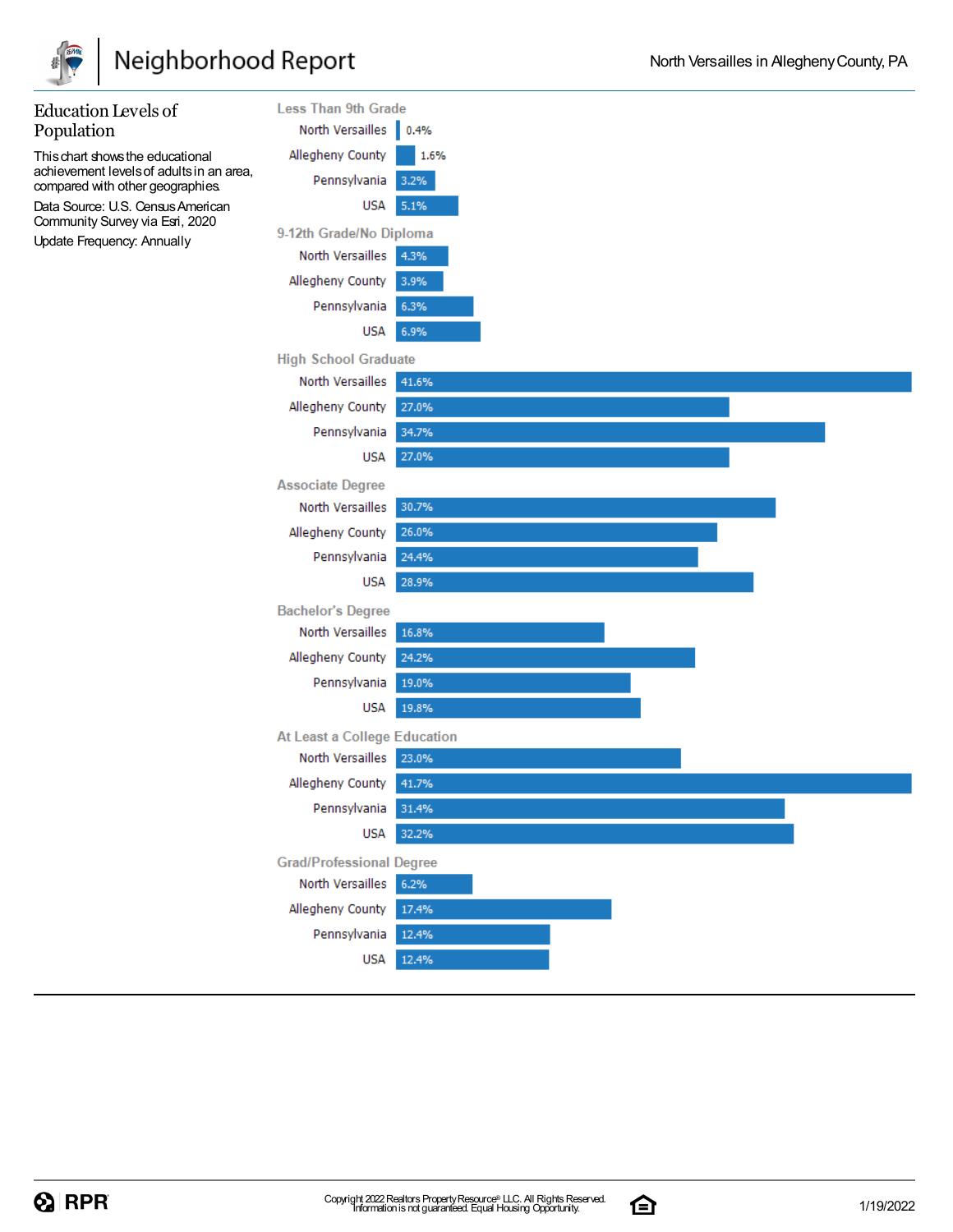

| Population of Children by Age                                                                                                          | Toddlers<br>337                            |
|----------------------------------------------------------------------------------------------------------------------------------------|--------------------------------------------|
| Group                                                                                                                                  | <b>Elementary School</b><br>575            |
| This chart shows the distribution of the<br>population of children by age range -<br>from birth to 17 - in the area of your<br>search. | Middle School<br>552<br>High School<br>259 |
| Data Source: U.S. Census                                                                                                               |                                            |
| <b>Update Frequency: Annually</b>                                                                                                      |                                            |
| <b>North Versailles</b>                                                                                                                |                                            |
|                                                                                                                                        |                                            |
| Population of Adults by Age                                                                                                            | 18-20<br>203                               |
| Group                                                                                                                                  | 466<br>$21 - 24$                           |
| This chart shows the distribution of the                                                                                               | 25-34<br>1,273                             |
| population of adults by age range -<br>from 18 to 75-plus-in the area of your                                                          | 2,591<br>35-54                             |
| search.                                                                                                                                | 55-64<br>1,557                             |
| Data Source: U.S. Census                                                                                                               | 65-74<br>1,254                             |
| Update Frequency: Annually                                                                                                             | 75 or Older<br>1,001                       |
| <b>North Versailles</b>                                                                                                                |                                            |
|                                                                                                                                        |                                            |
| Households With Children                                                                                                               | Married with Children<br>714               |
| This chart shows the distribution of                                                                                                   | Married without Children<br>1,355          |
| households with children, categorized by                                                                                               | Single with Children<br>365                |
| marital status, in the area of your search.<br>Data Source: U.S. Census                                                                |                                            |
| Update Frequency: Annually                                                                                                             |                                            |
| <b>North Versailles</b>                                                                                                                |                                            |
|                                                                                                                                        |                                            |
|                                                                                                                                        |                                            |
| <b>Household Income Brackets</b>                                                                                                       | $>$ \$150K<br>317                          |
| This chart shows annual household                                                                                                      | \$125K-\$150K 246                          |
| income levels within an area.<br>Data Source: U.S. Census                                                                              | \$100K-\$125K<br>318                       |
| Update Frequency: Annually                                                                                                             | 531<br>\$75K-\$100K                        |
| North Versailles                                                                                                                       | \$50K-\$75K<br>758                         |
|                                                                                                                                        | \$35K-\$50K<br>810                         |
|                                                                                                                                        | \$25K-\$35K<br>908                         |
|                                                                                                                                        | $<$ \$25 $K$<br>909                        |
|                                                                                                                                        |                                            |
|                                                                                                                                        |                                            |
| <b>Presidential Voting Pattern</b>                                                                                                     | <b>Votes Democrat</b><br>56.7%             |
| This chart shows how residents of a<br>county voted in the 2020 presidential                                                           | Votes Republican<br>42.1%                  |

election. Data Source: USElectionAtlas.org Update Frequency: Quadrennially

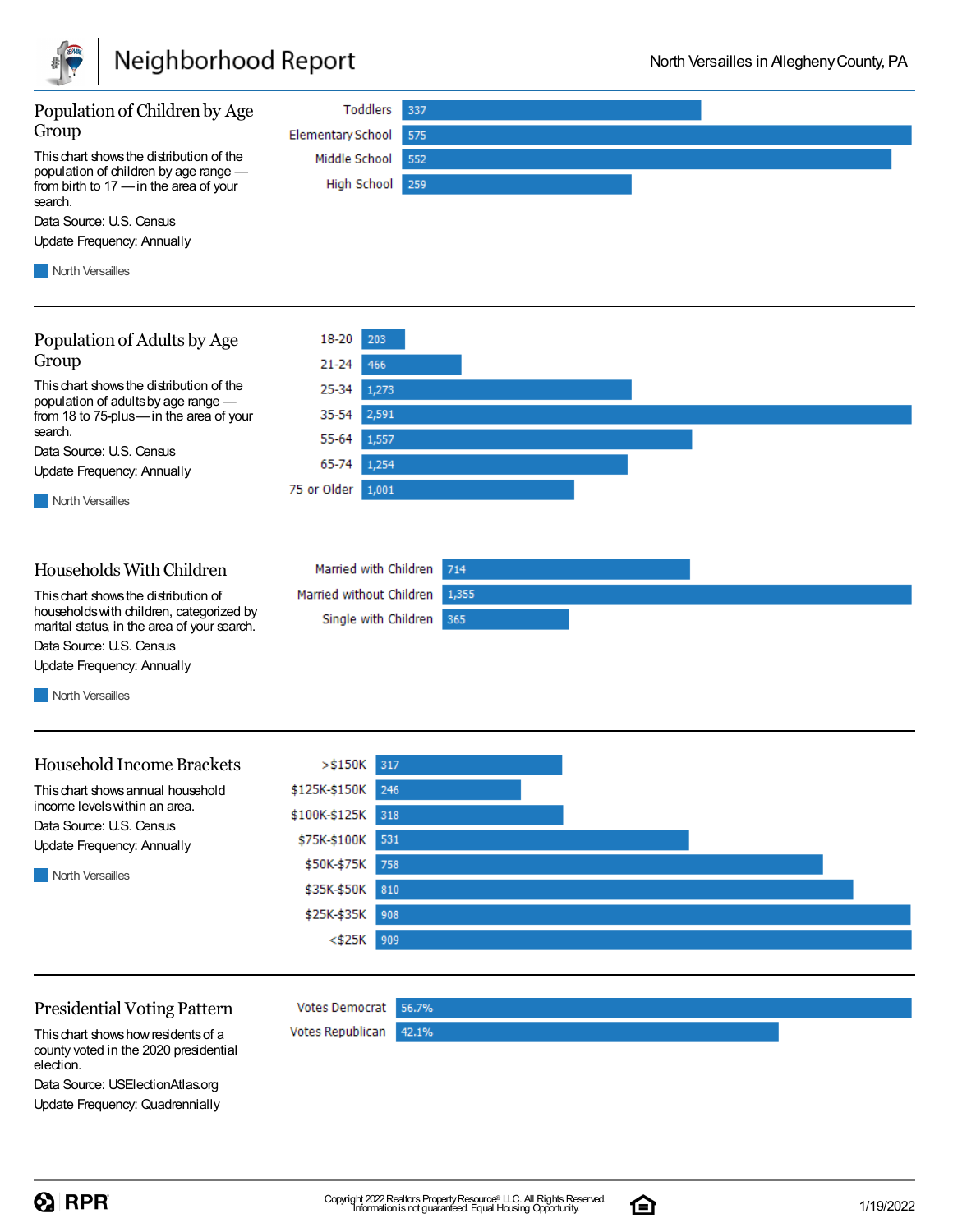

# Neighborhood: Economic Stats and Charts

| <b>Income Per Capita</b> |     | \$38,709 | \$34.352 | \$34,103 |
|--------------------------|-----|----------|----------|----------|
| Median Household Income  | 769 | \$61.043 | \$61.744 | 62.843   |
|                          |     | 4%       | 4.3%     | 2%       |
| Number                   |     | 24.9K    | 267K     |          |
| Number                   |     | 591K     | 5.95M    |          |
| Labor Force Number       |     | 616K     | R 22M    |          |

#### Unemployment Rate Thischart showsthe unemployment trend in the area of your search. The  $7.0\%$  .......... unemployment rate is an important driver behind the housing market. 6.0% Data Source: Bureau of Labor Statistics 5.0% ............................ Update Frequency: Monthly Allegheny County  $3.0\%$  .......... Pennsylvania Oct Jan Apr Jul Oct Jan  $'20$  $21$  $21$  $21$  $21$ '22 **USA**

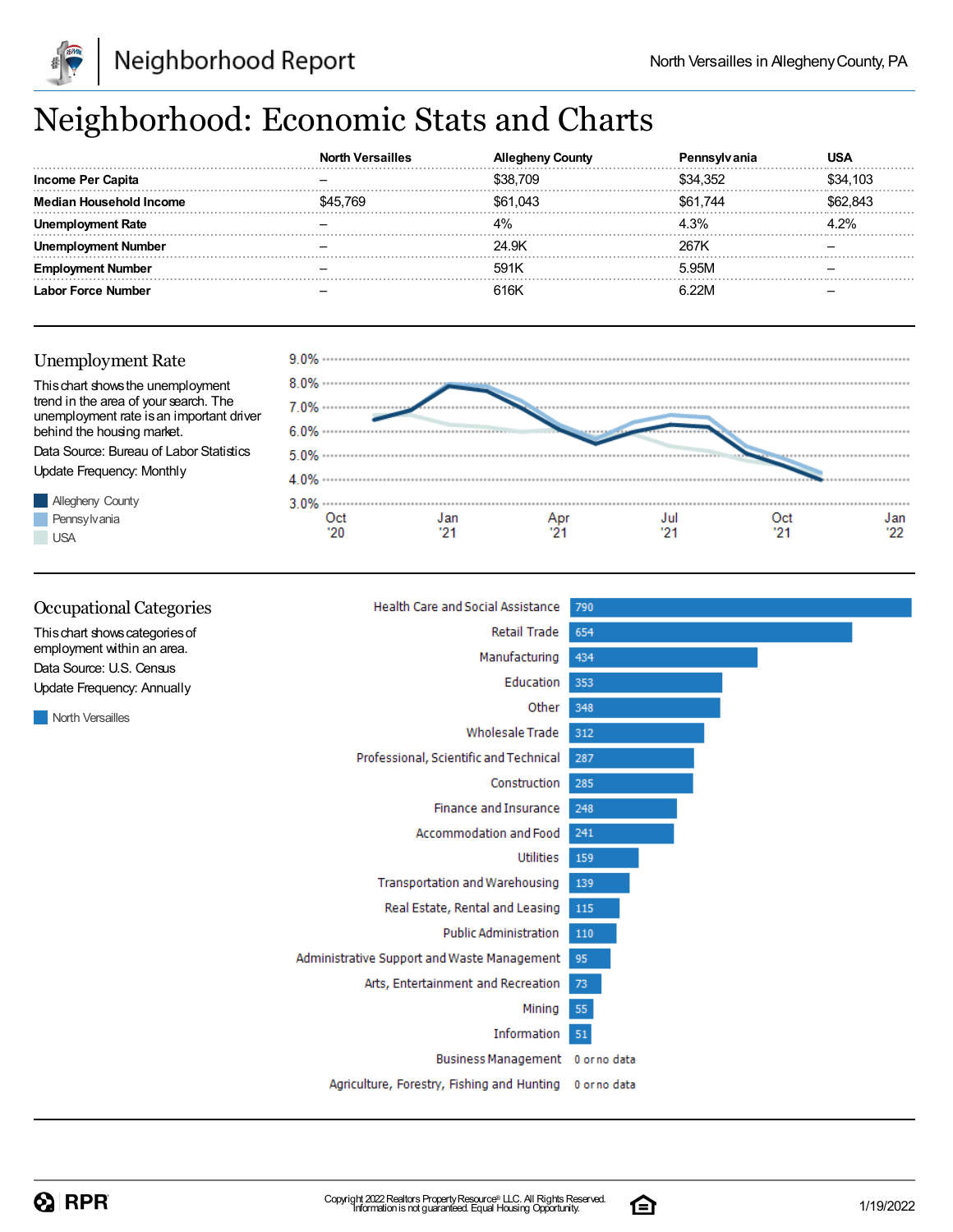



# Neighborhood: Quality of Life Stats and Charts

Quality of Life in–

|                                                         | <b>North Versailles</b> | Alleaheny County | rennsvivania |       |
|---------------------------------------------------------|-------------------------|------------------|--------------|-------|
| Elevation (in feet)                                     | 1.809                   | 1.786            |              |       |
| <b>Annual Rainfall (in inches)</b>                      | 35.01                   | 35.06            | 41.91        |       |
| <b>Annual Snowfall (in inches)</b>                      | 30.05                   | 30.24            | 45.69        |       |
| Days of Full Sun (per year)                             | 67                      | 65               | 73           |       |
| Travel Time to Work (in minutes)                        |                         |                  |              | 27    |
| <b>Water Quality - Health Violations</b>                |                         |                  |              |       |
| <b>Water Quality - Monitoring and Report Violations</b> |                         | 1.97             |              |       |
| <b>Superfund Sites</b>                                  |                         |                  | 136          | 2.402 |
| <b>Brownfield Sites</b>                                 | No                      | Yes              | Yes          | Yes   |



North Versailles

| How People Get to Work                                                                                            | Drive/Carpool/Motorcycle              | 4,071         |
|-------------------------------------------------------------------------------------------------------------------|---------------------------------------|---------------|
| This chart shows the types of<br>transportation that residents of the area<br>you searched use for their commute. | <b>Public Transit</b><br>Work at Home | 355<br>$-127$ |
| Data Source: U.S. Census                                                                                          |                                       | Walk 111      |
| Update Frequency: Annually                                                                                        | Bicycle 0                             |               |
|                                                                                                                   |                                       |               |
| <b>Average Monthly</b>                                                                                            | Avg. January Min. Temp                | 20            |
| Temperature                                                                                                       | Avg. January Max. Temp                | -36           |

65

85

Avg. July Min. Temp

Avg. July Max. Temp

Thischart showsaverage temperaturesin the area you searched. Data Source: NOAA Update Frequency: Annually

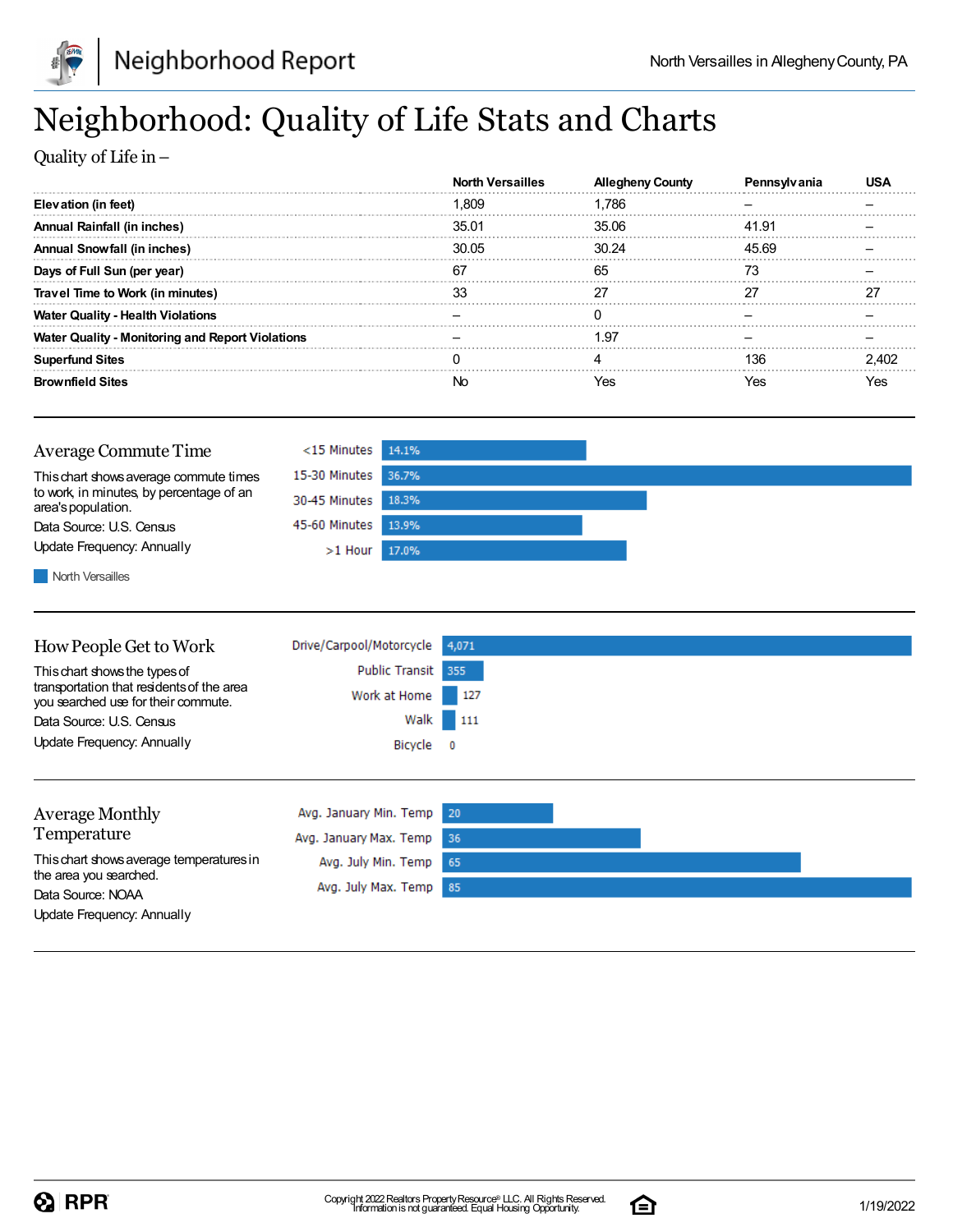

## Neighborhood Report

Housing



#### AARP Livability<sup>™</sup> Index for 15137